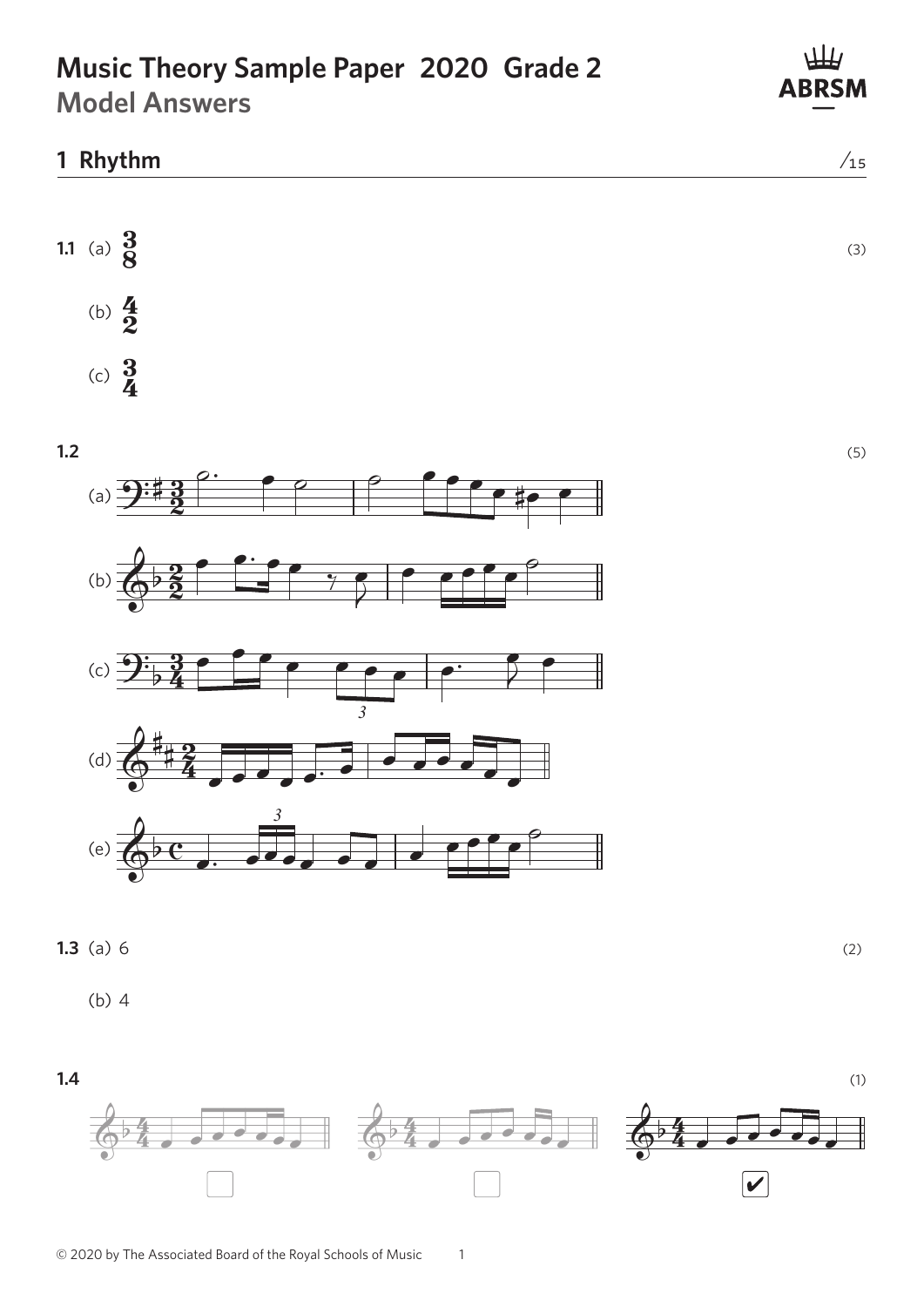







a) **TR** # **2.4** (a) **true** (3) w

- **FALSE** (b) **false**
- & ? (c) **true**

 $\overline{y}$ 

#

| 3 Keys and Scales      | $\sqrt{15}$ |
|------------------------|-------------|
| 3.1<br>神世<br>$\bullet$ | (1)         |
| 3.2                    | (1)         |
|                        |             |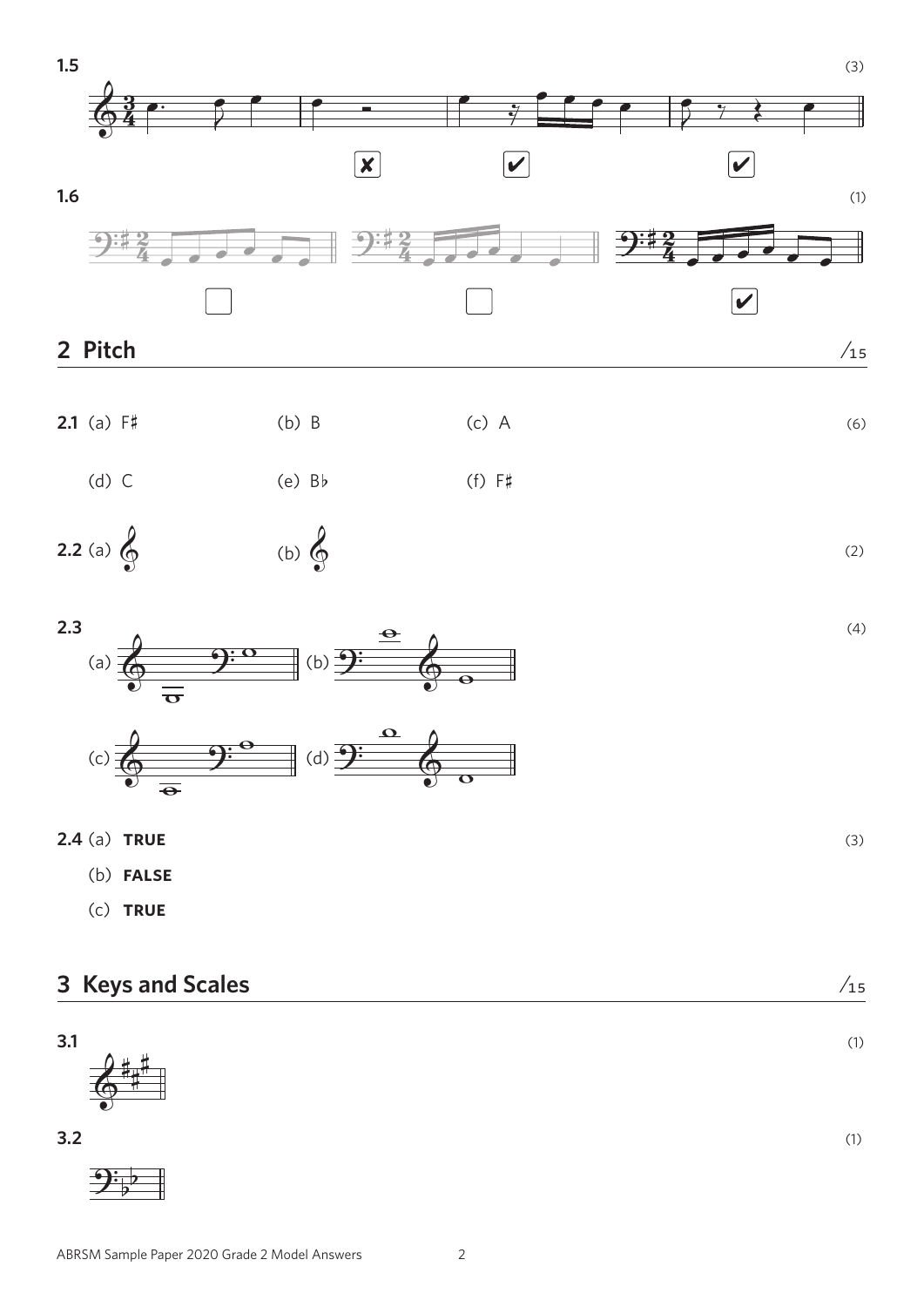



 $\boxed{\mathbf{X}}$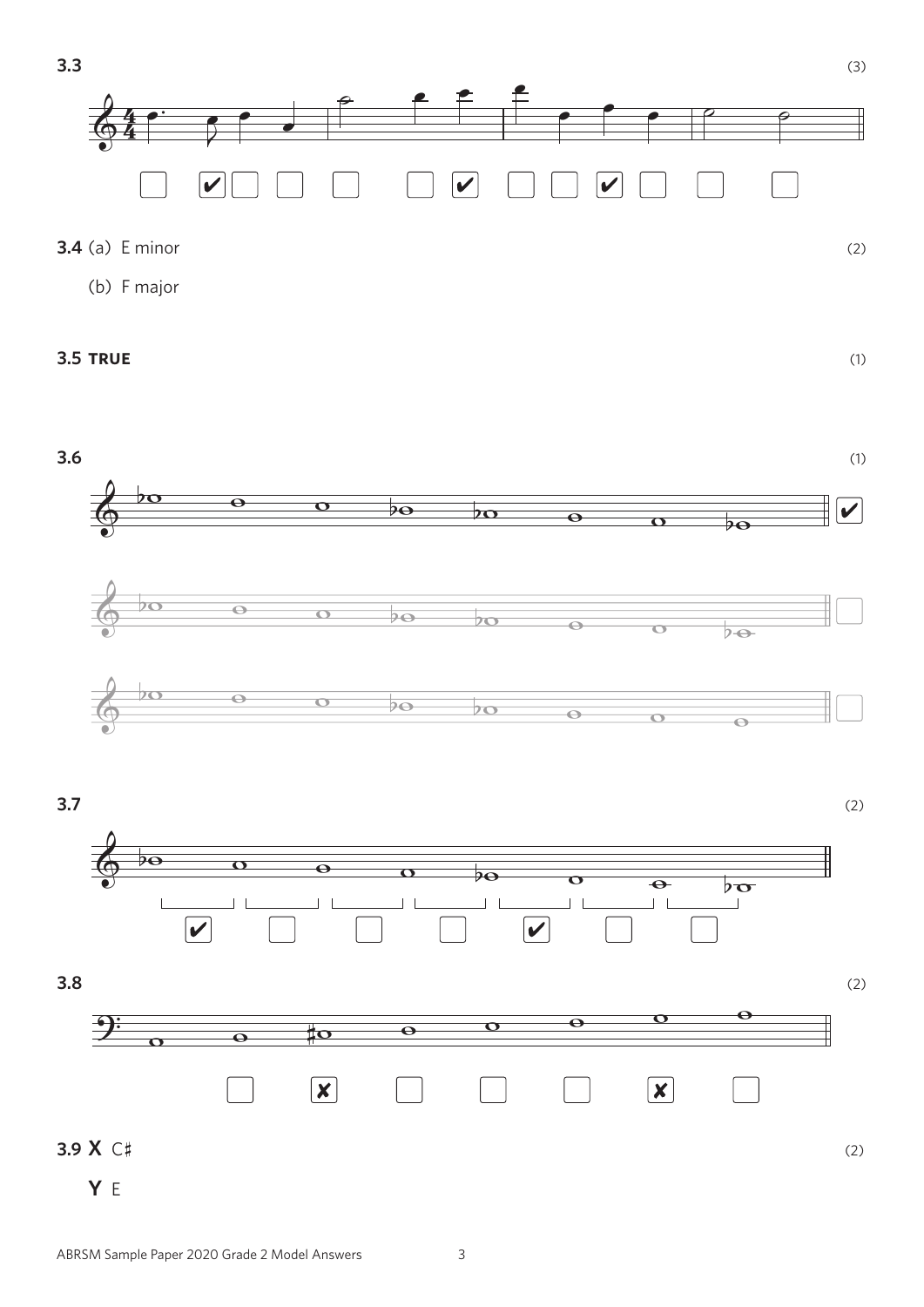#### **4 Intervals** ⁄10

| $(a)$ 4th  | $(b)$ 7th     | $(c)$ 5th | (10) |
|------------|---------------|-----------|------|
| $(d)$ 5th  | $(e)$ 7th     | $(f)$ 2nd |      |
| $(g)$ 2nd  | $(h)$ 8th/8ve | $(i)$ 3rd |      |
| 6th<br>(j) |               |           |      |

#### **5 Tonic Triads** */*<sub>10</sub>

## **5.1** (a) **true** (2) (b) **false**



**5.3** (a) G major (5)

- (b) D major
- (c) Eb major
- (d) F major
- (e) A minor